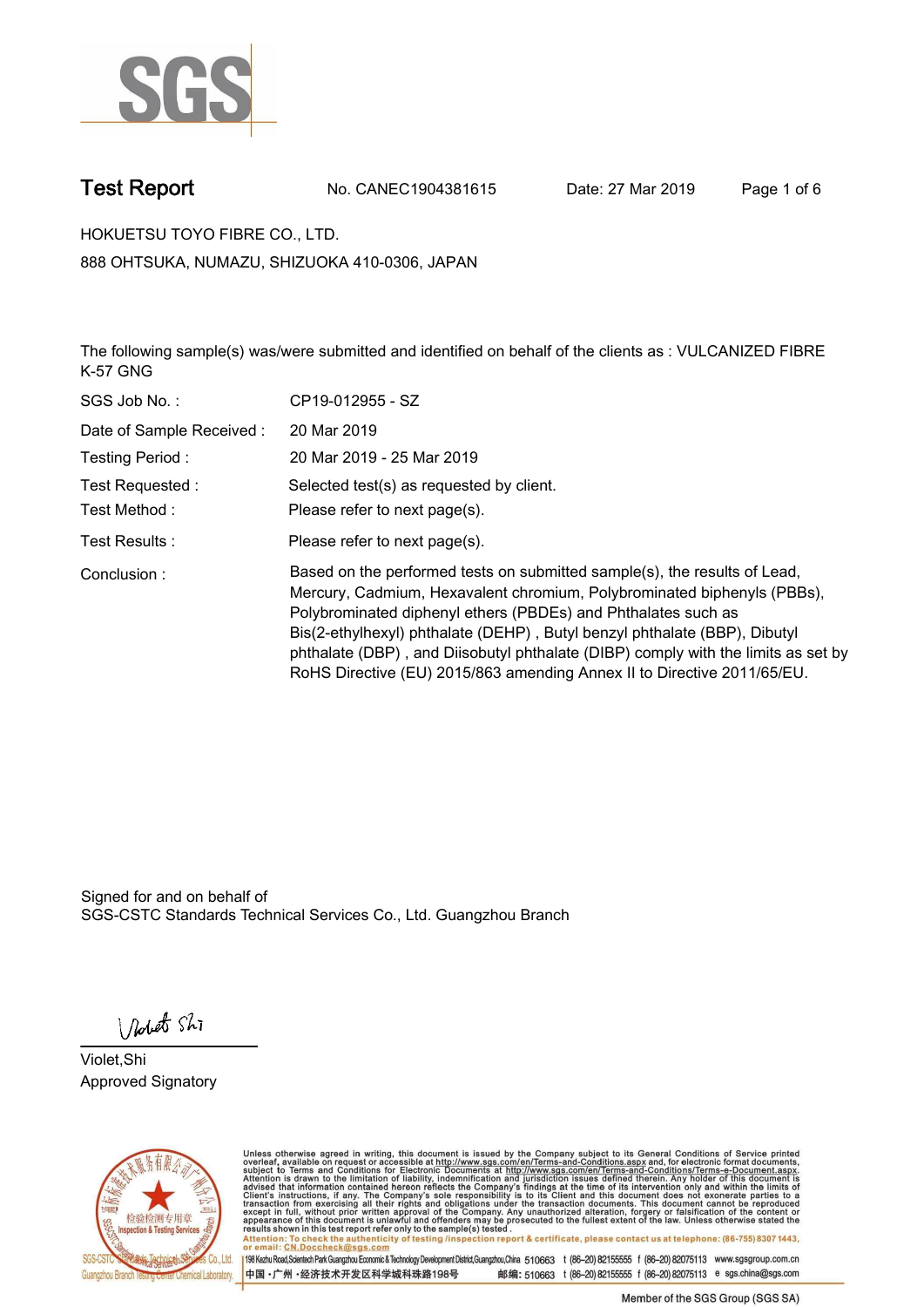

**Test Report. No. CANEC1904381615 Date: 27 Mar 2019. Page 2 of 6.**

**Test Results :.**

**Test Part Description :.**

| Specimen No.    | SGS Sample ID    | <b>Description</b> |
|-----------------|------------------|--------------------|
| SN <sub>1</sub> | CAN19-043816.011 | Green material     |

**Remarks :.(1) 1 mg/kg = 1 ppm = 0.0001%.**

**(2) MDL = Method Detection Limit.**

**(3) ND = Not Detected ( < MDL ).**

**(4) "-" = Not Regulated.**

### **RoHS Directive (EU) 2015/863 amending Annex II to Directive 2011/65/EU.**

**Test Method :. With reference to IEC 62321-4:2013+A1:2017, IEC 62321-5:2013, IEC 62321-7-2:2017 , IEC 62321-6:2015 and IEC 62321-8:2017, analyzed by ICP-OES , UV-Vis and GC-MS ..**

| Test Item(s)               | <u>Limit</u>             | <u>Unit</u> | <b>MDL</b>               | 011       |
|----------------------------|--------------------------|-------------|--------------------------|-----------|
| Cadmium (Cd)               | 100                      | mg/kg       | $\overline{2}$           | <b>ND</b> |
| Lead (Pb)                  | 1,000                    | mg/kg       | $\overline{c}$           | <b>ND</b> |
| Mercury (Hg)               | 1,000                    | mg/kg       | 2                        | <b>ND</b> |
| Hexavalent Chromium (CrVI) | 1,000                    | mg/kg       | 8                        | <b>ND</b> |
| Sum of PBBs                | 1,000                    | mg/kg       | $\overline{\phantom{a}}$ | <b>ND</b> |
| Monobromobiphenyl          |                          | mg/kg       | 5                        | <b>ND</b> |
| Dibromobiphenyl            | $\overline{\phantom{a}}$ | mg/kg       | 5                        | <b>ND</b> |
| Tribromobiphenyl           | $\overline{\phantom{a}}$ | mg/kg       | 5                        | <b>ND</b> |
| Tetrabromobiphenyl         |                          | mg/kg       | 5                        | <b>ND</b> |
| Pentabromobiphenyl         | $\overline{\phantom{a}}$ | mg/kg       | 5                        | <b>ND</b> |
| Hexabromobiphenyl          |                          | mg/kg       | 5                        | ND        |
| Heptabromobiphenyl         | $\overline{\phantom{a}}$ | mg/kg       | 5                        | <b>ND</b> |
| Octabromobiphenyl          | $\overline{\phantom{a}}$ | mg/kg       | 5                        | <b>ND</b> |
| Nonabromobiphenyl          |                          | mg/kg       | 5                        | <b>ND</b> |
| Decabromobiphenyl          |                          | mg/kg       | 5                        | <b>ND</b> |
| Sum of PBDEs               | 1,000                    | mg/kg       | $\overline{\phantom{a}}$ | <b>ND</b> |
| Monobromodiphenyl ether    |                          | mg/kg       | 5                        | <b>ND</b> |
| Dibromodiphenyl ether      | ۰                        | mg/kg       | 5                        | <b>ND</b> |
| Tribromodiphenyl ether     | -                        | mg/kg       | 5                        | <b>ND</b> |
| Tetrabromodiphenyl ether   |                          | mg/kg       | 5                        | <b>ND</b> |
| Pentabromodiphenyl ether   |                          | mg/kg       | 5                        | <b>ND</b> |
|                            |                          |             |                          |           |



Unless otherwise agreed in writing, this document is issued by the Company subject to its General Conditions of Service printed<br>overleaf, available on request or accessible at http://www.sgs.com/en/Terms-and-Conditions.asp Attention: To check the authenticity of testing /inspection report & certificate, please contact us at telephone: (86-755) 8307 1443,<br>Attention: To check the authenticity of testing /inspection report & certificate, please

198 Kezhu Road,Scientech Park Guangzhou Economic & Technology Development District,Guangzhou,China 510663 t (86-20) 82155555 f (86-20) 82075113 www.sgsgroup.com.cn 邮编: 510663 t (86-20) 82155555 f (86-20) 82075113 e sgs.china@sgs.com 中国·广州·经济技术开发区科学城科珠路198号

Member of the SGS Group (SGS SA)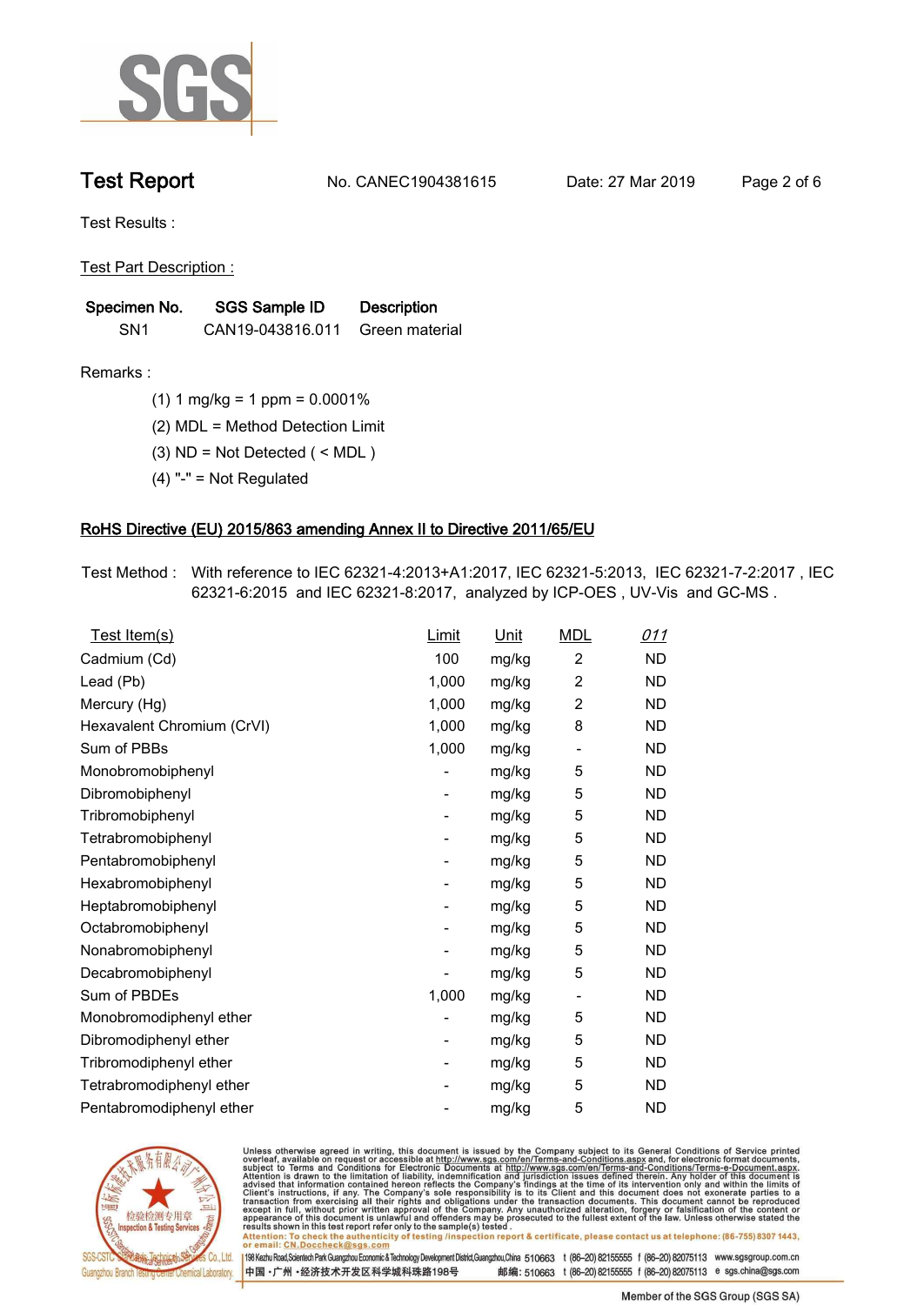

| <b>Test Report</b>                  | No. CANEC1904381615 |       |            | Date: 27 Mar 2019 | Page 3 of 6 |
|-------------------------------------|---------------------|-------|------------|-------------------|-------------|
| Test Item(s)                        | Limit               | Unit  | <b>MDL</b> | <u>011</u>        |             |
| Hexabromodiphenyl ether             | -                   | mg/kg | 5          | <b>ND</b>         |             |
| Heptabromodiphenyl ether            | ۰                   | mg/kg | 5          | <b>ND</b>         |             |
| Octabromodiphenyl ether             | Ξ.                  | mg/kg | 5          | <b>ND</b>         |             |
| Nonabromodiphenyl ether             | -                   | mg/kg | 5          | <b>ND</b>         |             |
| Decabromodiphenyl ether             | ٠                   | mg/kg | 5          | <b>ND</b>         |             |
| Dibutyl phthalate (DBP)             | 1.000               | mg/kg | 50         | <b>ND</b>         |             |
| Butyl benzyl phthalate (BBP)        | 1.000               | mg/kg | 50         | <b>ND</b>         |             |
| Bis (2-ethylhexyl) phthalate (DEHP) | 1.000               | mg/kg | 50         | <b>ND</b>         |             |
| Diisobutyl Phthalates (DIBP)        | 1.000               | mg/kg | 50         | <b>ND</b>         |             |

**Notes :.**

**(1) The maximum permissible limit is quoted from RoHS Directive (EU) 2015/863.IEC 62321 series is equivalent to EN 62321 series** 

**http://www.cenelec.eu/dyn/www/f?p=104:30:1742232870351101::::FSP\_ORG\_ID,FSP\_LANG\_ID:12586 37,25.**



Unless otherwise agreed in writing, this document is issued by the Company subject to its General Conditions of Service printed<br>overleaf, available on request or accessible at http://www.sgs.com/en/Terms-and-Conditions.asp results shown in this test report refer only to the sample(s) tested .<br>Attention: To check the authenticity of testing /inspection report & certificate, please contact us at telephone: (86-755) 8307 1443,<br>or email: <u>CN.Doc</u>

198 Kezhu Road,Scientech Park Guangzhou Economic & Technology Development District,Guangzhou,China 510663 t (86-20) 82155555 f (86-20) 82075113 www.sgsgroup.com.cn 中国·广州·经济技术开发区科学城科珠路198号 邮编: 510663 t (86-20) 82155555 f (86-20) 82075113 e sgs.china@sgs.com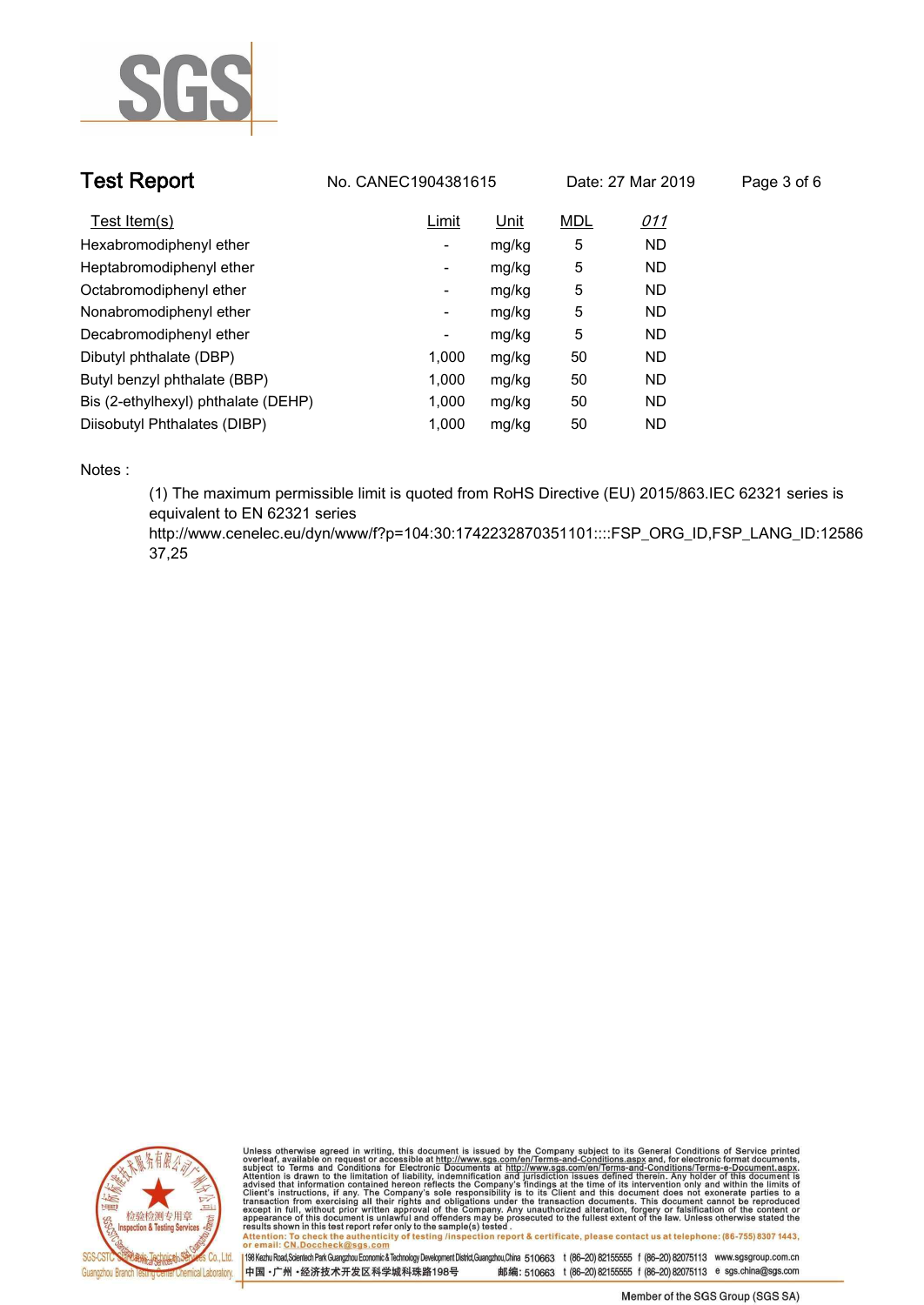

**Test Report. No. CANEC1904381615 Date: 27 Mar 2019. Page 4 of 6.**

## **ATTACHMENTS Pb/Cd/Hg/Cr6+/PBBs/PBDEs Testing Flow Chart**

**1) These samples were dissolved totally by pre-conditioning method according to below flow chart. (Cr6+ and PBBs/PBDEs test method excluded).**





Unless otherwise agreed in writing, this document is issued by the Company subject to its General Conditions of Service printed<br>overleaf, available on request or accessible at http://www.sgs.com/en/Terms-and-Conditions.asp résults shown in this test report refer only to the sample(s) tésted .<br>Attention: To check the authenticity of testing /inspection report & certificate, please contact us at telephone: (86-755) 8307 1443,<br>or email: <u>CN.Doc</u>

198 Kezhu Road,Scientech Park Guangzhou Economic & Technology Development District,Guangzhou,China 510663 t (86-20) 82155555 f (86-20) 82075113 www.sgsgroup.com.cn 邮编: 510663 t (86-20) 82155555 f (86-20) 82075113 e sgs.china@sgs.com 中国·广州·经济技术开发区科学城科珠路198号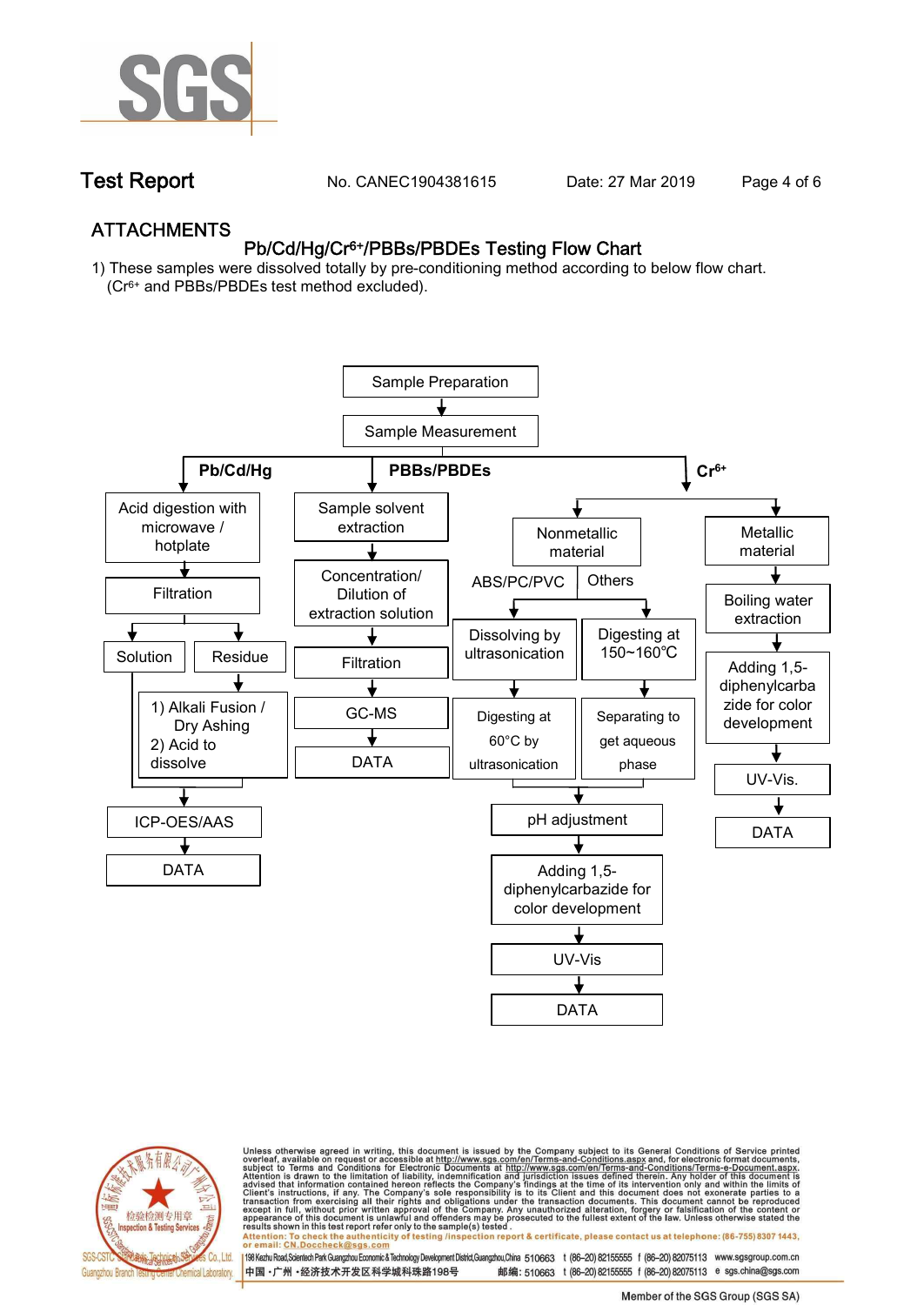

**Test Report. No. CANEC1904381615 Date: 27 Mar 2019. Page 5 of 6.**

# **ATTACHMENTS Phthalates Testing Flow Chart**





Unless otherwise agreed in writing, this document is issued by the Company subject to its General Conditions of Service printed<br>overleaf, available on request or accessible at http://www.sgs.com/en/Terms-and-Conditions.asp results shown in this test report refer only to the sample(s) tested .<br>Attention: To check the authenticity of testing /inspection report & certificate, please contact us at telephone: (86-755) 8307 1443,<br>or email: <u>CN.Doc</u>

198 Kezhu Road,Scientech Park Guangzhou Economic & Technology Development District,Guangzhou,China 510663 t (86-20) 82155555 f (86-20) 82075113 www.sgsgroup.com.cn 中国·广州·经济技术开发区科学城科珠路198号 邮编: 510663 t (86-20) 82155555 f (86-20) 82075113 e sgs.china@sgs.com